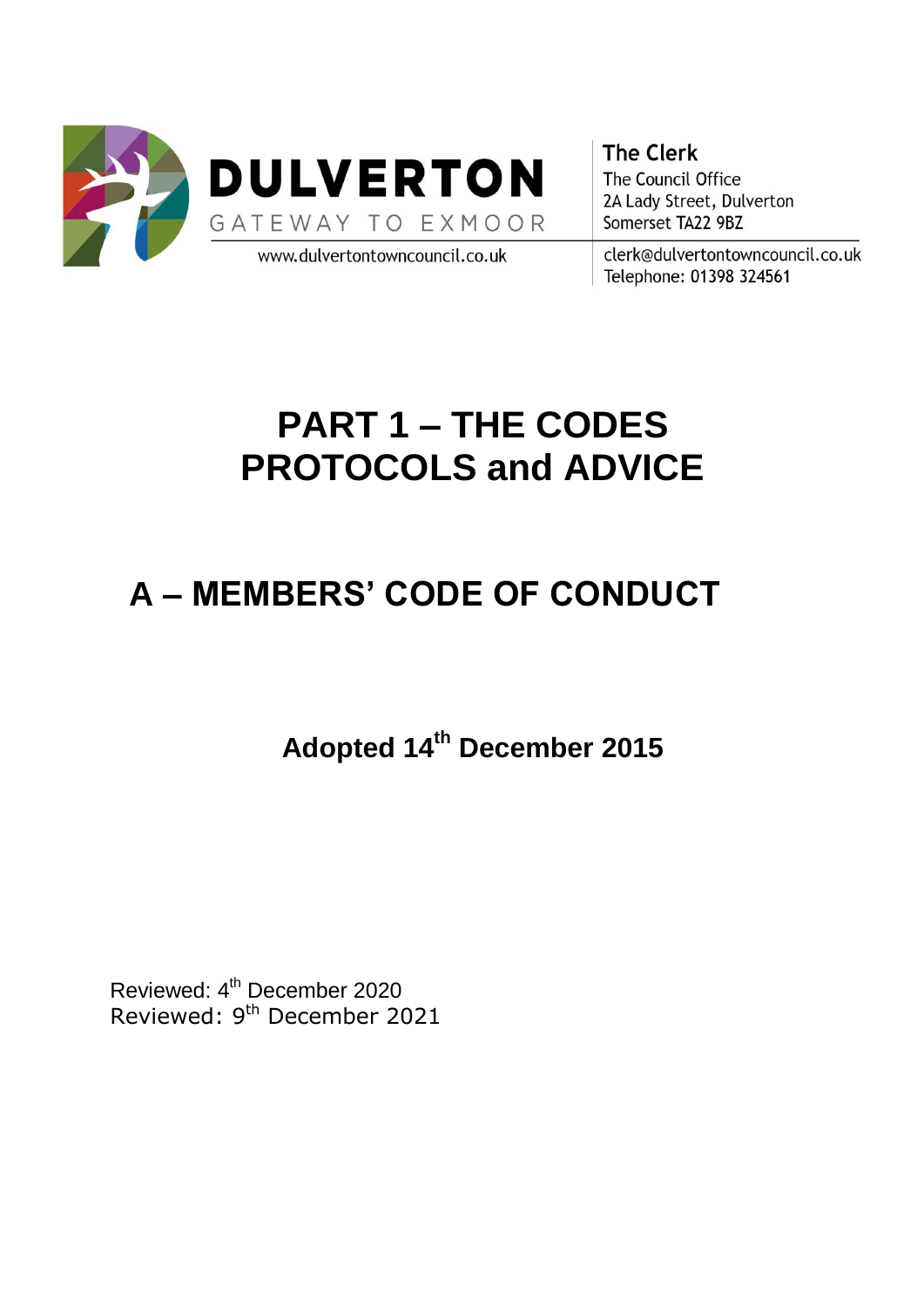**Index**

### Code of Conduct 2

### Appendices:

| 1 | Declaration of pecuniary interests             | 5               |
|---|------------------------------------------------|-----------------|
| 2 | Declaration of non-pecuniary interests         | 6               |
| 3 | Disclosure of interests etc                    | 8               |
| 4 | Criminal offence                               | 9               |
| 5 | Definitions of disclosable pecuniary interests | 10              |
| 6 | Predetermination                               | 12 <sup>2</sup> |
| 7 | How to obtain a dispensation                   | 13              |
| 8 | Breaches of the Code                           | 14              |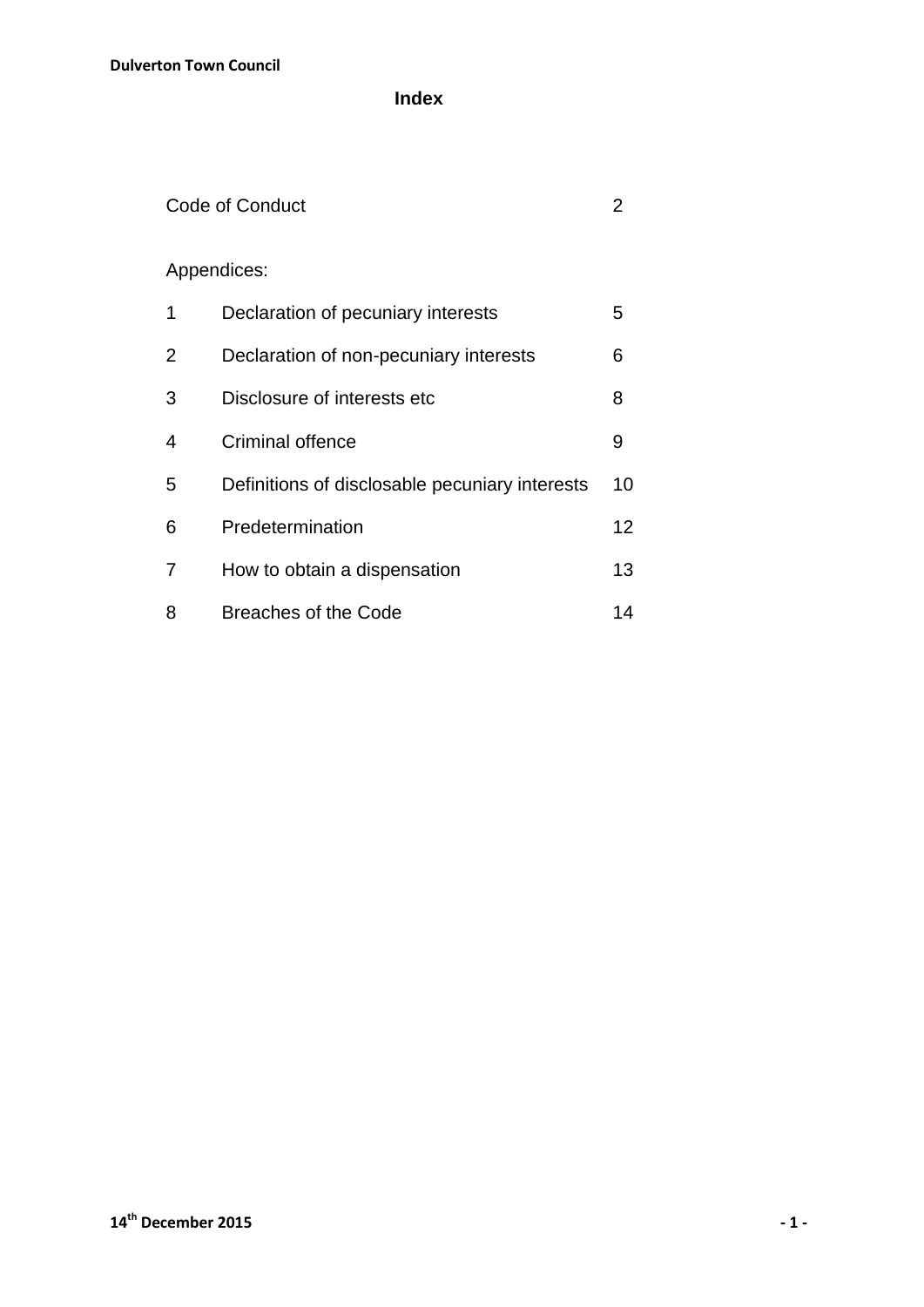#### **CODE OF CONDUCT**

Dulverton Town Council has a statutory duty to promote and maintain high standards of conduct by members and co-opted members. Each member of the Council must therefore comply with this code whenever acting in an official capacity.

Your actions impact on how the Council is viewed by the public. It is important that you do not do anything when undertaking your duties something you could not justify to the public. It is not enough to avoid actual impropriety, you should at all times avoid any occasion for suspicion or appearance of improper conduct. This code is based upon the Principles of Public Life:

**Selflessness** You must act solely in the public interest and should never improperly confer an advantage on any person or act to gain financial or other material benefits for you, your family a friend or close associate. **Integrity:** You must not place yourself under a financial or other obligation to outsideindividuals or organisations that might seek to influence you in the performance of your official duties. **Objectivity:** When carrying out your public duties you must make all choices, such as making public appointments, awarding contracts or recommending individuals for rewards or benefits, on merit. **Accountability:** You are accountable for your decisions and actions to the public, and you must co-operate fully with whatever scrutiny is appropriate to your office. **Openness:** You must be open as possible about your decisions and actions and the decisions and actions of your Council and should be prepared to give reasons for those decisions and actions. **Honesty** You must declare any private interests both pecuniary and nonpecuniary that relates to your public duties. You must take steps to resolve any conflicts arising in a way that protects the public interest, including registering and declaring interests in a manner conforming to the procedures set out in the following appendices. Leadership You must promote and support high standards of conduct when serving in your public post, in particular as characterised by the above requirements, by leadership and by example.

#### **Your conduct will in particular address the following statutory principles:**

 • When using or authorising the use by others of the resources of your council, ensure that such resources are not used improperly for any purpose. You must have regard to any applicable Local Authority Code of Publicity made under the Local Government Act 1986.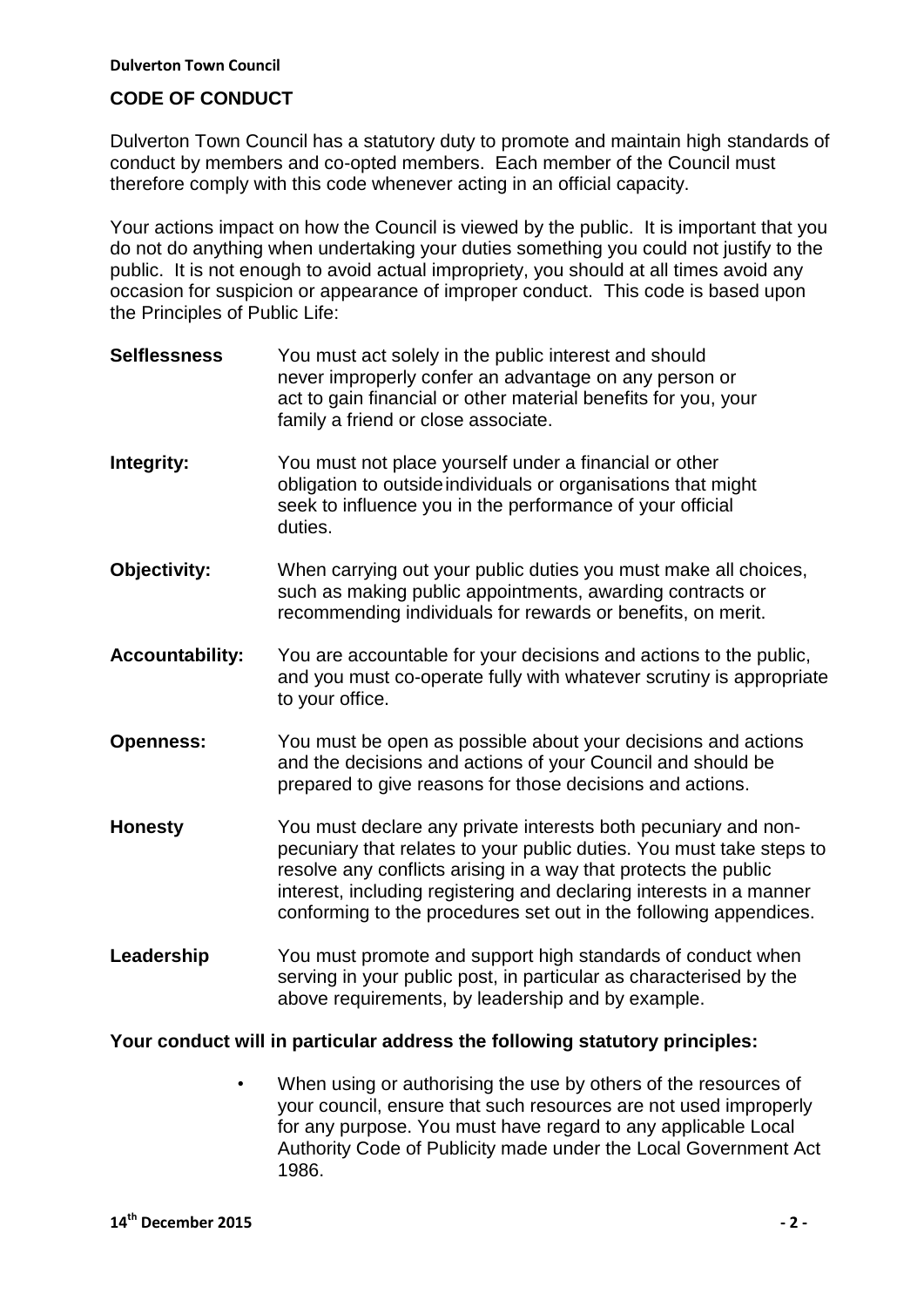- Not allowing other pressures, including the financial interests of yourself or others connected to you, to deter you from pursing the interests of and the good governance of the Council in a proper manner.
- Exercise independent judgment at all times. Do not use your position as a member improperly by placing yourself under obligations toindividuals or organisations who might seek to influence the way you perform your duties.
- **•** When reaching decisions on any matter consider advice provided by your Councils Clerk (Proper Officer) in accordance with his or her statutory duties. Consider all relevant information but remain objective and only make decisions on merit.
- Behave in accordance with all legal obligations, alongside any requirements contained within the Councils policies, protocols and procedures including the use of the Councils resources which prohibit the use of such resources for personal purposes.
- Avoid doing anything which may cause the Council to breach a statutory duty or any of the equality enactments (as defined in section 149. Equality Act 2010)
- Avoid doing anything which compromises or is likely to compromise the impartiality of those who work for, or on behalf of, the Council.
- Do not disclose any confidential information, except:
	- **˃** with the consent of the person authorised to give it; *or*
	- **˃** if you are required by law to do so; *or*
	- **˃** the disclosure is made to a third party for the purpose of obtaining professional legal advice, provided that the third party agrees not to disclose the information*. or*
	- **˃** the disclosure is reasonable and in the public interest, made in good faith and in compliance with the reasonable requirements of the Council.
	- **˃** you have consulted the Monitoring Officer prior to its release.
- Do not bully, always treat others with respect.
- Do not prevent another person from gaining access to information to which that person is entitled to by law.
- Do not conduct yourself in a manner which could reasonably be regarded as bringing your Council into disrepute.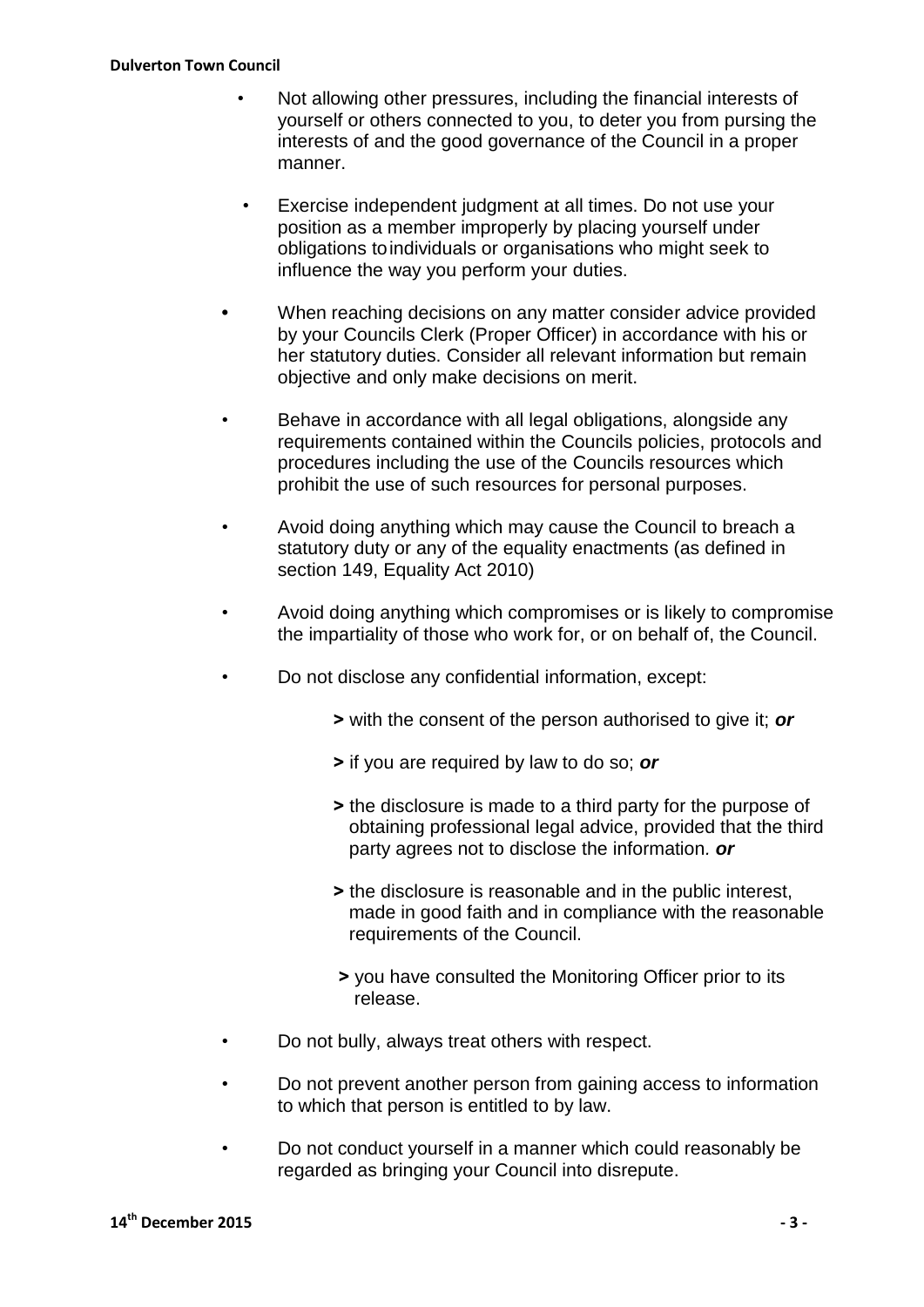#### **Dulverton Town Council**

• Do not intimidate or attempt to intimidate anyone who is involved with a complaint with the Council's Code of Conduct. For example a complainant, witness or anyone involved in the administration of any investigation or proceedings, or any other person carrying out the functions of the Council.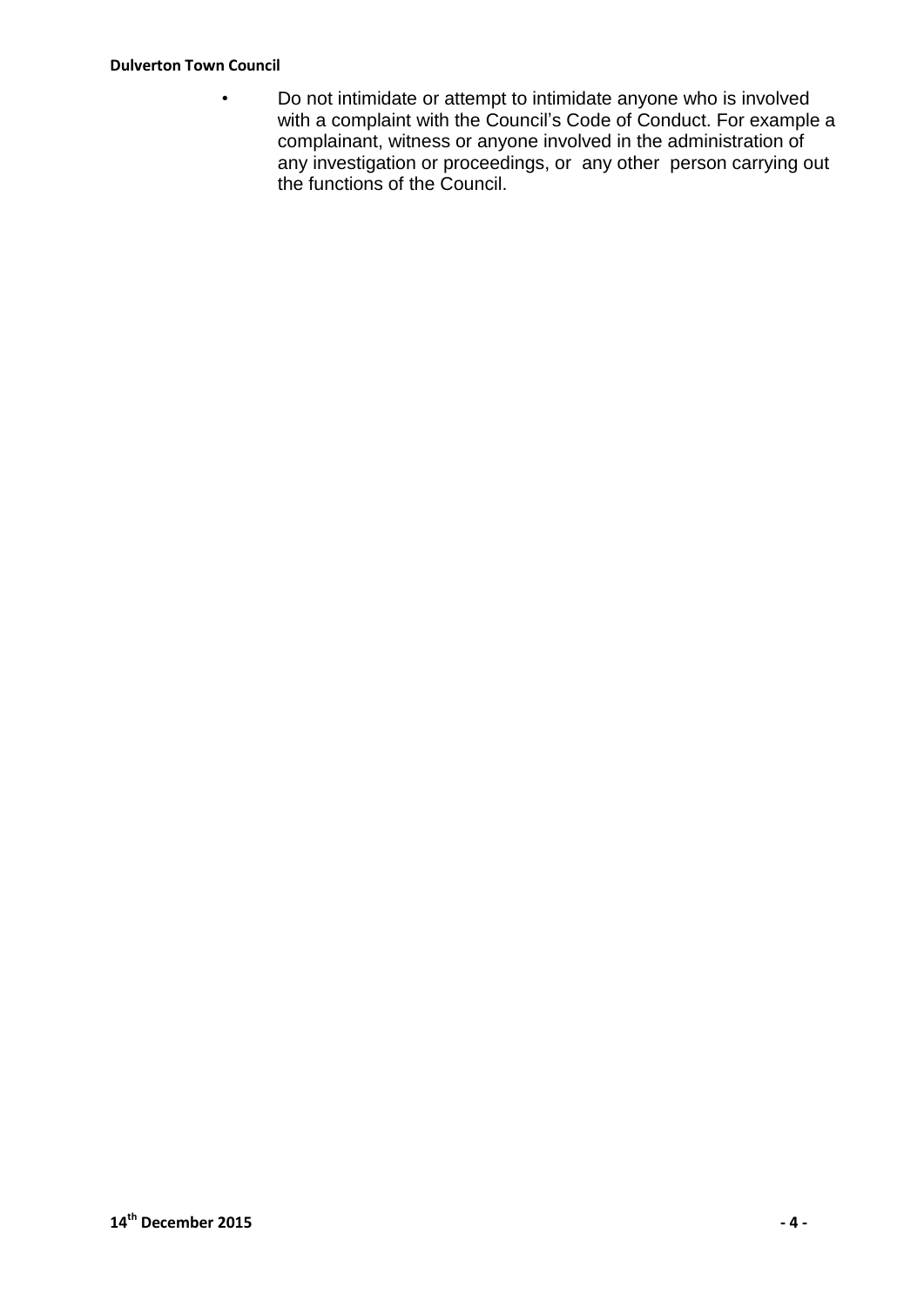#### **Declaration of pecuniary interests (s.30 Localism Act 2011)**

You must, within 28 days of taking office as a Member or co-opted Member, disclose and register any disclosable pecuniary interests with the councils Monitoring Officer as defined by regulations made by the Secretary of State. This applies to your pecuniary interest as well as your spouse or civil partner or is the pecuniary interest of somebody with whom you are living with as a husband or wife, or as if you were civil partners.

Sitting councillors must also inform the Monitoring Officer within 28 days of any changes. For example, disclosable pecuniary and non-pecuniary interests as well as those interests that are sensitive or ones no longer sensitive.

Where any business of the Council relates to or affects a disclosable pecuniary interest whether registered or not, will always be a bar to your participation in a meeting, unless you obtain a dispensation or the interest is sensitive. When attending meetings *you must***:**

- Withdraw from the room immediately or (later) when the interest becomes apparent to you.
- Not seek to influence any decision about that business.
- Disclose to the meeting the existence and nature of that interest no later than at the start of the item of business in which you have that interest, or (if later) the time at which the interest becomes apparent to you.

It is a legal obligation to make the register available for inspection to the public. It will also appear on the websites of both Dulverton Town Council and West Somerset Council.

#### **Sensitive Interests**

A sensitive interest is one which the member **and** the Monitoring Officer consider that disclosure of its details could lead to the Member, or a person connected to the Member, being subjected to violence or intimidation. Copies of the published version of the register will exclude details of that interest although the register may state that you have an interest but the details are withheld under Section 32 (2).

At meetings a Member only needs to disclose the fact of an interest not the details.

#### **Receipts of gifts and hospitality**

You must, within 28 days of receipt, notify the Monitoring Officer in writing of any gift, benefit or hospitality with a value in excess of £25, which you have accepted as a Member from any person or body other than the Council. Such details will be placed on the Public Register of gifts and hospitality.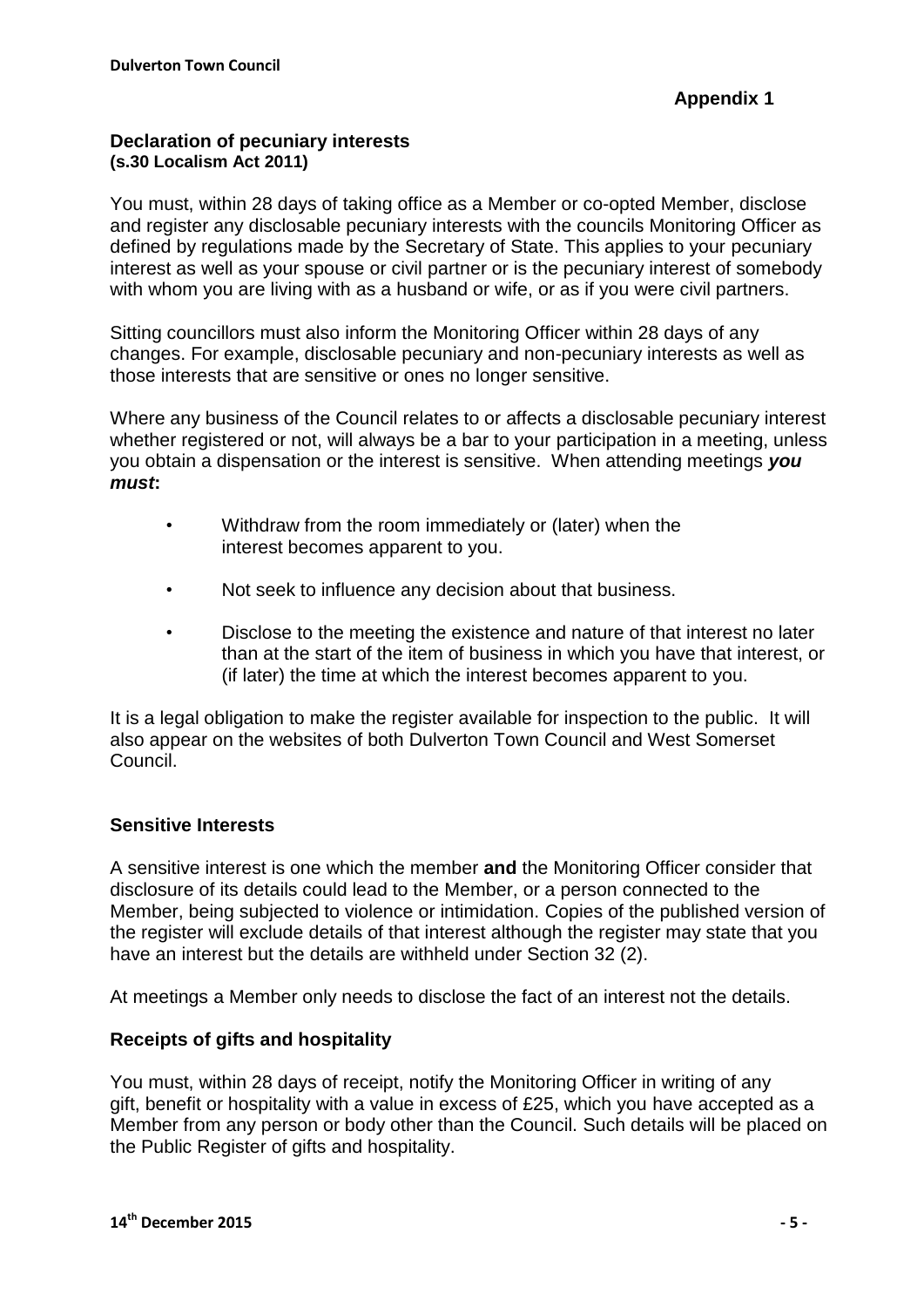#### **Declaration of non-pecuniary interests (DCLG, Openness & transparency 2013)**

Your non-pecuniary interests must be guided by the Principle of Integrity – that 'Holders of public office must avoid placing themselves under any obligation to people or organisations that might try inappropriately to influence them in their work'.

Your registration of non-pecuniary interests must be guided by this duty and given to the Monitoring Officer within 28 days of being elected/co-opted, along with any other information which you consider should be entered in the register. A copy of the register will be available for public inspection and will be published on the websites of Dulverton Town Council and West Somerset Council.

Sitting councillors must also inform the Monitoring Officer within 28 days of any changes to their non-pecuniary interests as well as interests that are now sensitive or ones that are no longer sensitive.

When attending a meeting of the Council and you are aware of a non-pecuniary interest that is going to be discussed at that meeting, you must disclose to that meeting the existence and nature of that interest at the start of the meeting, or when the interest becomes apparent to you. This declaration also relates to a relevant person.

If you have a non-pecuniary interest that is registered as 'sensitive', you must inform the meeting that you have a non-pecuniary interest, but need not disclose the sensitive information to the meeting.

#### *If you have a non-pecuniary interest or any other conflict of interest which relates to an item to be discussed at a committee of which you are a Member, you must consider if that interest is likely to be seen as prejudicing your impartiality or ability to meet the Principles of Public Life.*

You have a **non-pecuniary interest** in any business of the Council if it relates to or is likely to affect the following:

- A body of which you are a member or in a position of general control or management to which you have been appointed by the Council.
- A body exercising functions of a public nature.
- A body established for charitable purposes.
- a body whose principle purposes include influence of public opinion or policy or which, in your view, might create a conflict of interest in carrying out your duties as a Member of this Council (e.g. political party, trade union, a professional association etc), of which you are a member or in a position of general control or management.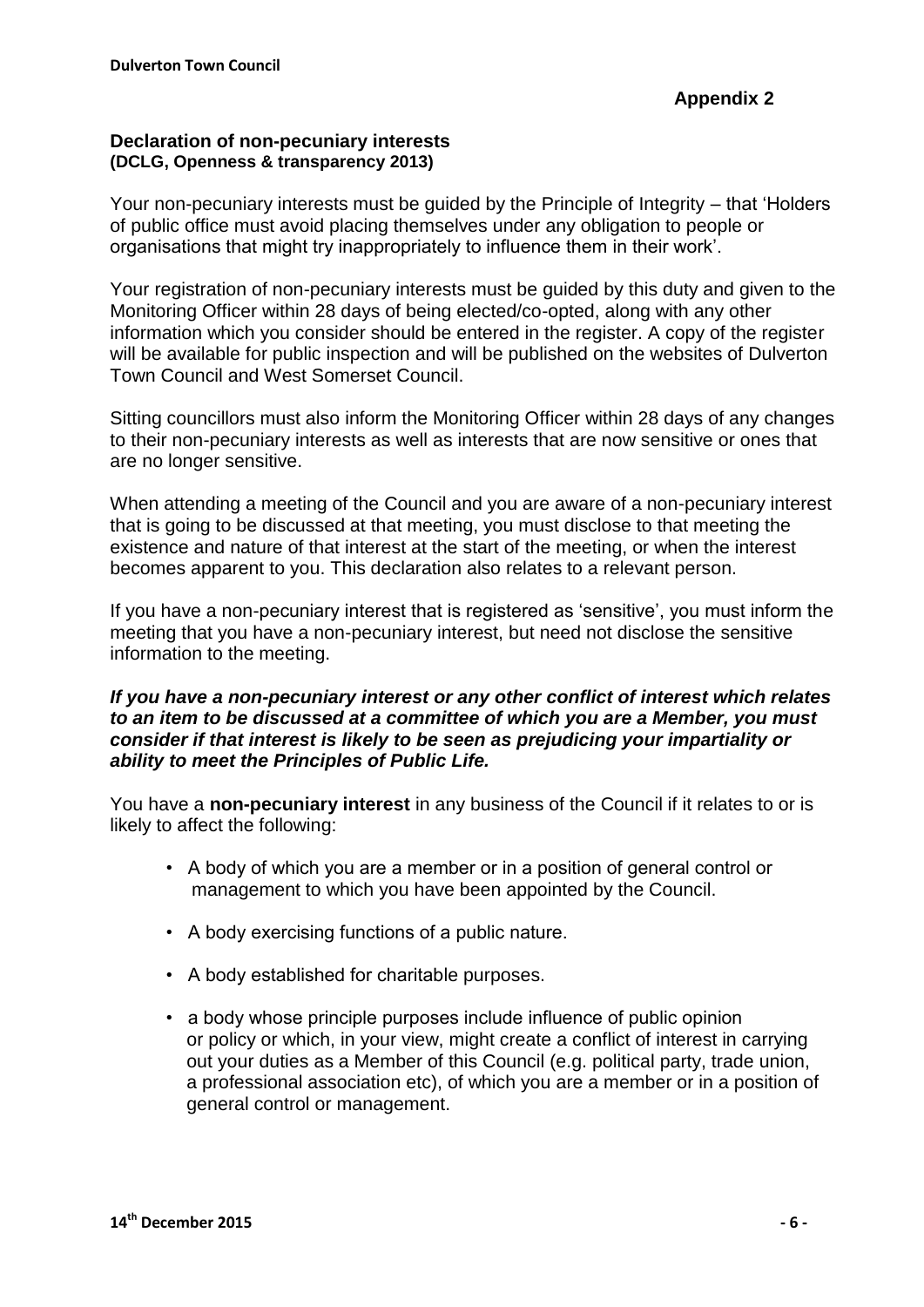- a decision in relation to any business of the Council that might reasonably be regarded as affecting your well-being or financial position *or* the financial position of a relevant person to a greater extent than the majority of other council tax payers, ratepayers or inhabitants of the electoral division, as the case may be, affected by the decision.
- You must register the receipt of any gift or hospitality to the value of more than £25 per year and the identity of the donor of such gift or hospitality.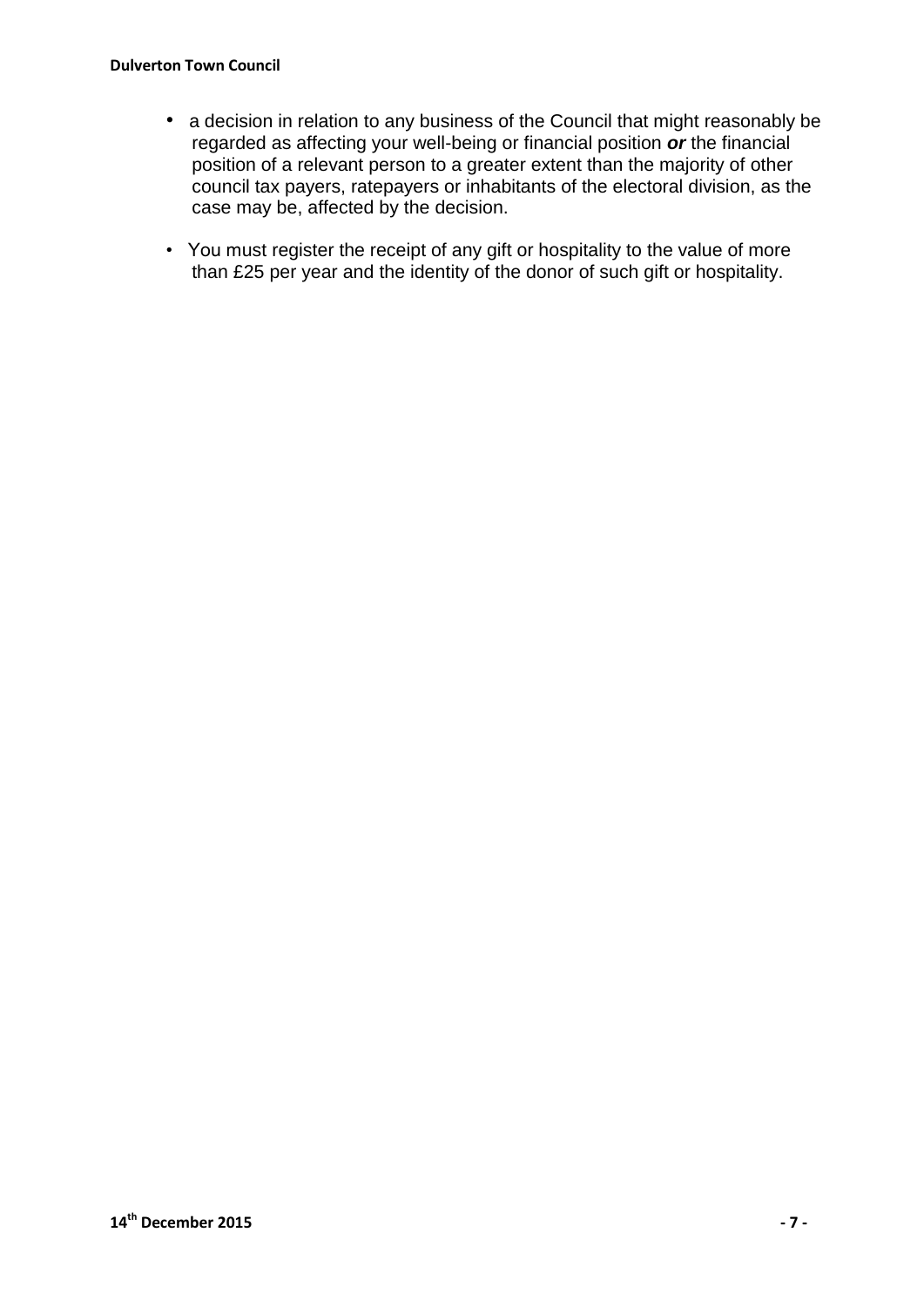#### **Disclosure of interests and withdrawal from meetings. (s.31 Localism Act 2011)**

The duty to disclose **ALL** interests in meetings arises when you attend any meeting of the full council or any sub-committees.

If you have a disclosable pecuniary interest *or* have predetermined the matter that is being discussed *or* y**ou** appear biased in a matter being considered, for example, a committee member or a trustee, **you must leave the room whilst the item is being discussed,** unless you have obtained a dispensation allowing you to speak and/or vote.

If you have a disclosable pecuniary interest in any business discussed at a meeting of the council, and you wish **to make representations** or answer questions or give evidence at that meeting you may attend to do so. **However, after making your representation you must leave the room immediately**

*If you have a non-pecuniary interest or any other conflict of interest, which relates to an item to be discussed at a committee of which you are a member, you must consider if that interest is likely to be seen as prejudicing your impartiality or ability to meet the principles of public life. If so you must leave the room whilst the item is being discussed.*

You cannot avoid the need to disclose merely by withdrawing during from that part of the meeting when the matter that you have a disclosable pecuniary interest in is being discussed. If you attend any part of the meeting, you must have made or make the disclosure. Failure to do so is a criminal offence.

You must notify the Monitoring Officer in writing within 28 days of all interests so that it can be placed on the register.

A copy of the register will be available for public inspection and will be published on the websites of both Dulverton Town Council and West Somerset Council.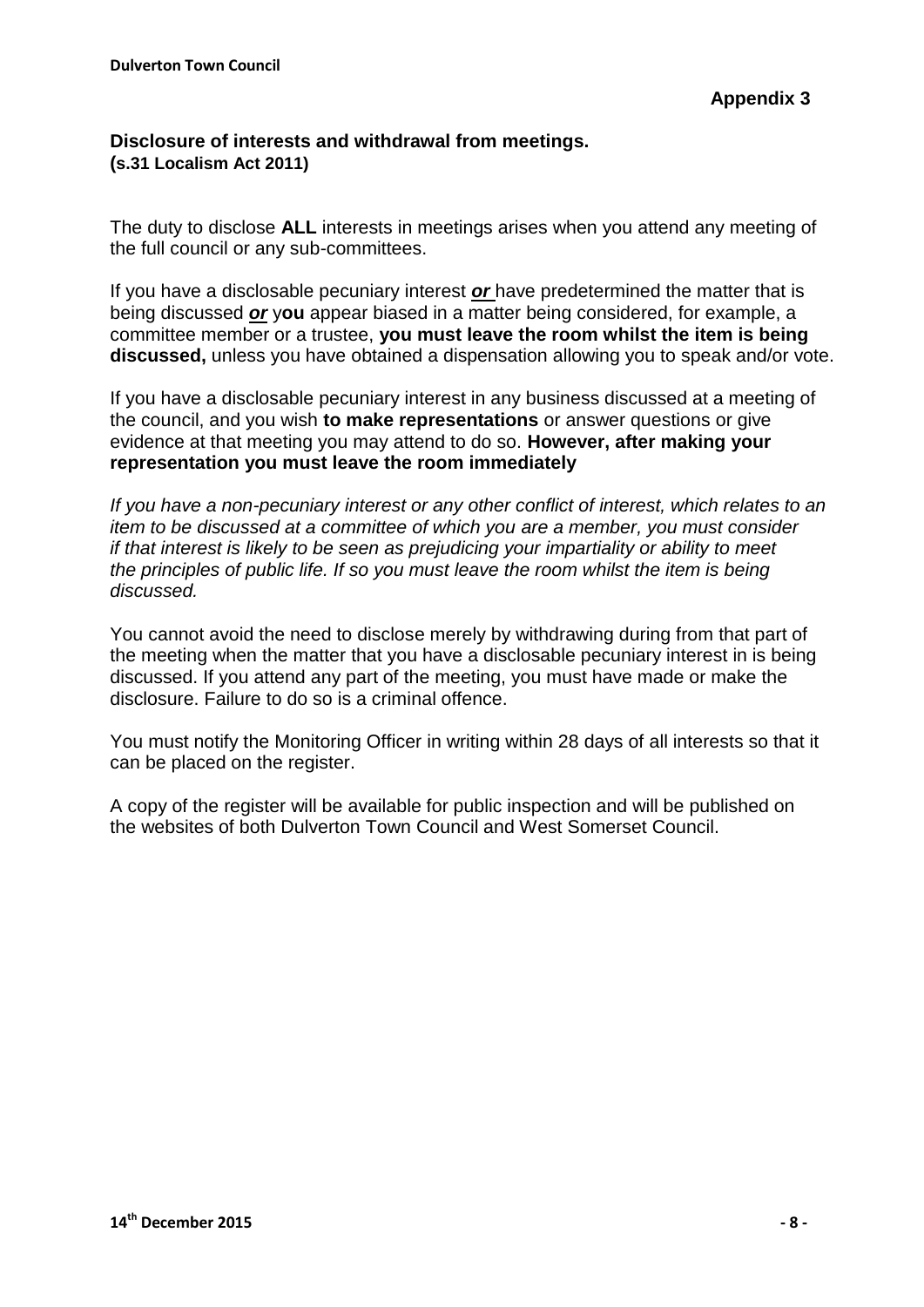#### **Criminal Offence (s.34 Localism Act 2011)**

It is a criminal offence if you fail to comply with the requirements under s30 or s31 Localism Act 2011, to register or declare disclosable pecuniary interests, or take part in council business at meetings or when acting alone. For example:

- Failure to notify the Monitoring Officer of any disclosable pecuniary interest within 28 days of being elected.
- Failure to disclose a disclosable pecuniary interest at a meeting if it is not on the register.
- Failure to notify the Monitoring Officer within 28 days of a disclosable pecuniary interest that is not on the register that you have disclosed to a meeting.
- To participate in any discussion or vote on a matter in which you have a disclosable pecuniary interest.
- In discharging a function by acting alone and having a disclosable pecuniary interest **AND** failing to notify the Monitoring Officer.
- Knowingly or recklessly provide information that is false or misleading.

If you breach any of the above the Director of Public Prosecutions will disqualify you from being a Member of the Council for up to 5 years. In addition you will incur a penalty up to £5,000.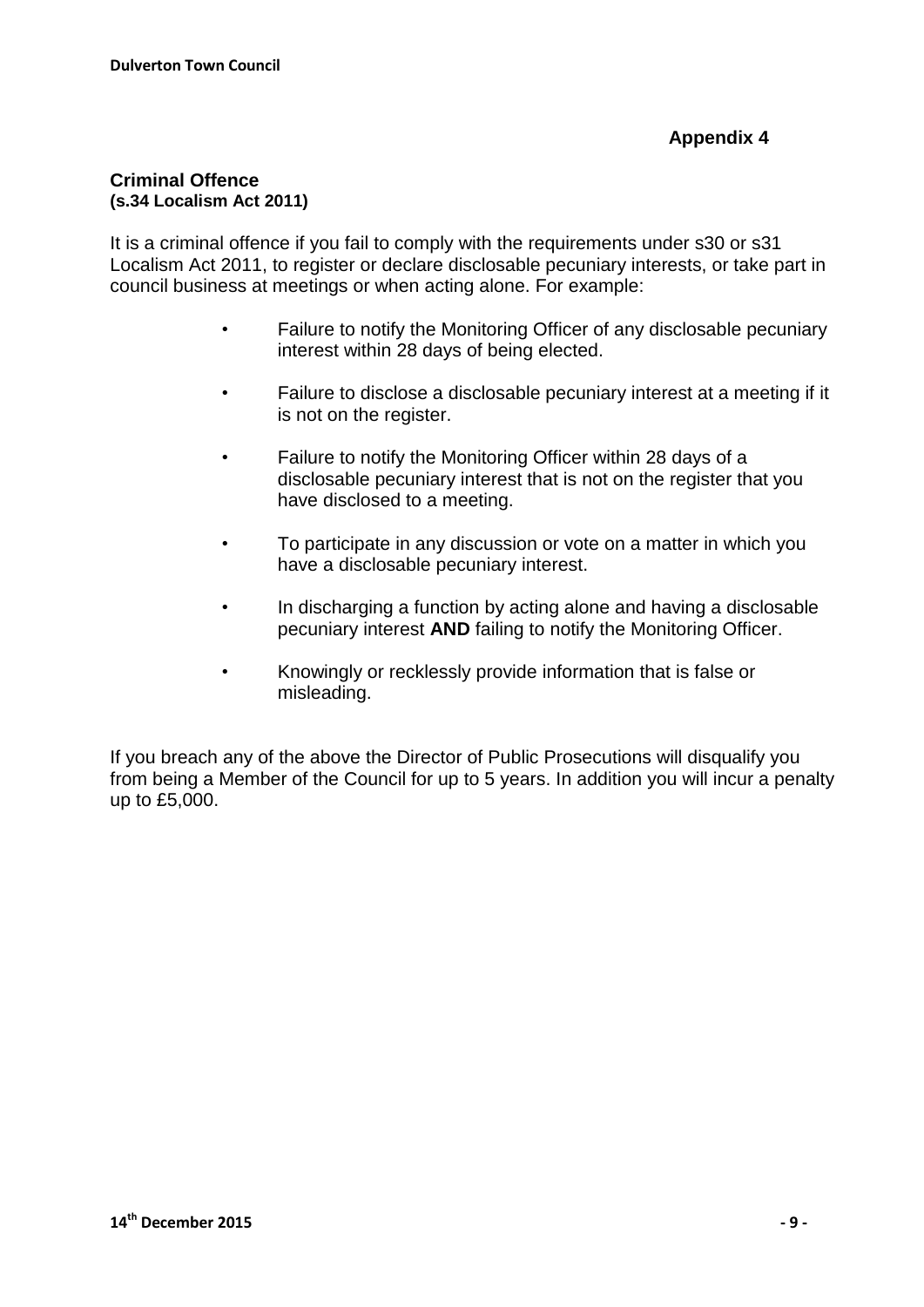#### **Definitions of disclosable pecuniary interests**

A person's disclosable pecuniary interests are your *business and financial interests.* For the purposes of the register, you need to declare, not only your own interests but also those of your spouse or civil partner, a person with whom you are living as husband and wife and a person with whom you are living as if you are civil partners. The need to declare only arises if you are aware that the other person has the interest. You are not under a legal obligation to ask.

#### **• Employment, office, trade, profession or vocation**

Any employment, office, trade, profession or vocation carried on for profit or gain.

#### **• Sponsorship**

Any payment or provision of any financial benefit (other than from Dulverton Town Council) made or provided within the relevant period in respect of any expenses incurred by you in carrying out duties as a Member, or towards election expenses. This includes any payment or financial benefit from a trade union within the meaning of the Trade Union and Labour Relations (Consolidation) Act 1992.

#### **• Contracts**

Any contract which is made between the Member and a body in which he has a beneficial interest (this includes directors) and Dulverton Town Council:

**˃** under which goods or services are to be provided or works are to be executed *and* that has not been fully discharged.

#### **• Land**

Any beneficial interest in land which is within the area of Dulverton Town Council.

#### **• Licences**

Any licence (alone or jointly with others) to occupy land in the area of Dulverton Town Council for a month or longer.

#### **• Corporate tenancies**

Any tenancy where (to your knowledge), the landlord is Dulverton Town Council or the tenant is a body in which a significant person has a beneficial interest.

#### **• Securities**

Any beneficial interest in securities of a body where:

**˃** That body (to your knowledge) has a place of business or land in the area of Dulverton; *and*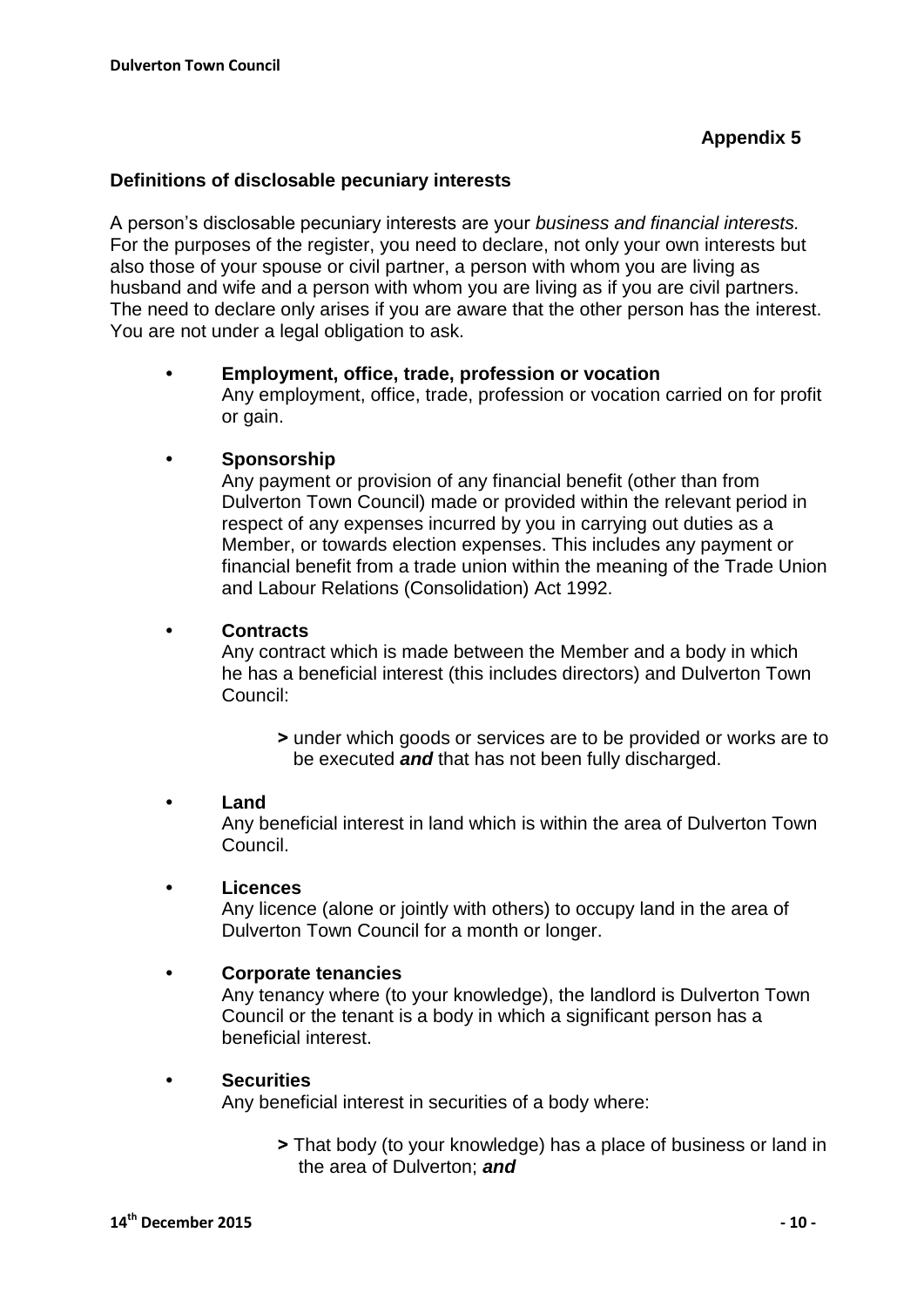- **˃** the total nominal value of the securities exceeds £25,000 or one hundredth of the total issued share capital of that body; *or*
- **˃** If the share capital of that body is of more than one class, the total nominal value of the shares of any one class in which the relevant person has a beneficial interest exceeds one hundredth of the total issued share capital of that class.

#### **These descriptions are subject to the following definitions:**

- **The Act:** the Localism Act 2011.
- **Body in which the relevant person has a beneficial interest:** a firm in which the relevant person is a partner or a body corporate of which the relevant person is a director, or in the securities of which the relevant person has a beneficial interest.
- **Director:** includes a member of the committee of management of an industrial and provident society.
- **Land** includes an easement, servitude, interest or right in or over land which does not carry with it a right for the relevant person (along or jointly with another) to occupy the land or to receive income.
- **M:** a member of a relevant authority.
- **Member:** includes an appointed member and a co-opted member.
- **Relevant authority**: Dulverton Town Council of which M is a member.
- **Relevant period**: the period of 12 months ending with the day on which M gives a notification for the purposes of section 30(1) of the Act.
- **Relevant person**: means M or M's spouse or civil partner or a person with whom M is living as husband and wife or a person with whom M is living as if they were civil partners.
- **Securities:** shares, debentures, debenture stock, loan stock, bonds, units of a collective investment scheme within the meaning of the Financial Services and Markets Act 2000 and other securities of any description, other than money deposited within a building society.
- **• Meeting** means any meeting of the full council and/or sub-committees.
- **• Bullying** means offensive, intimidating, malicious, insulting or humiliating behaviour based on abuse or misuse of power.
- **Disrepute** means a lack of good reputation or respectability which can be reasonably regarded as reducing the public's confidence in that member being able to fulfil their role or adversely affecting the reputation of members generally in being able to fulfil.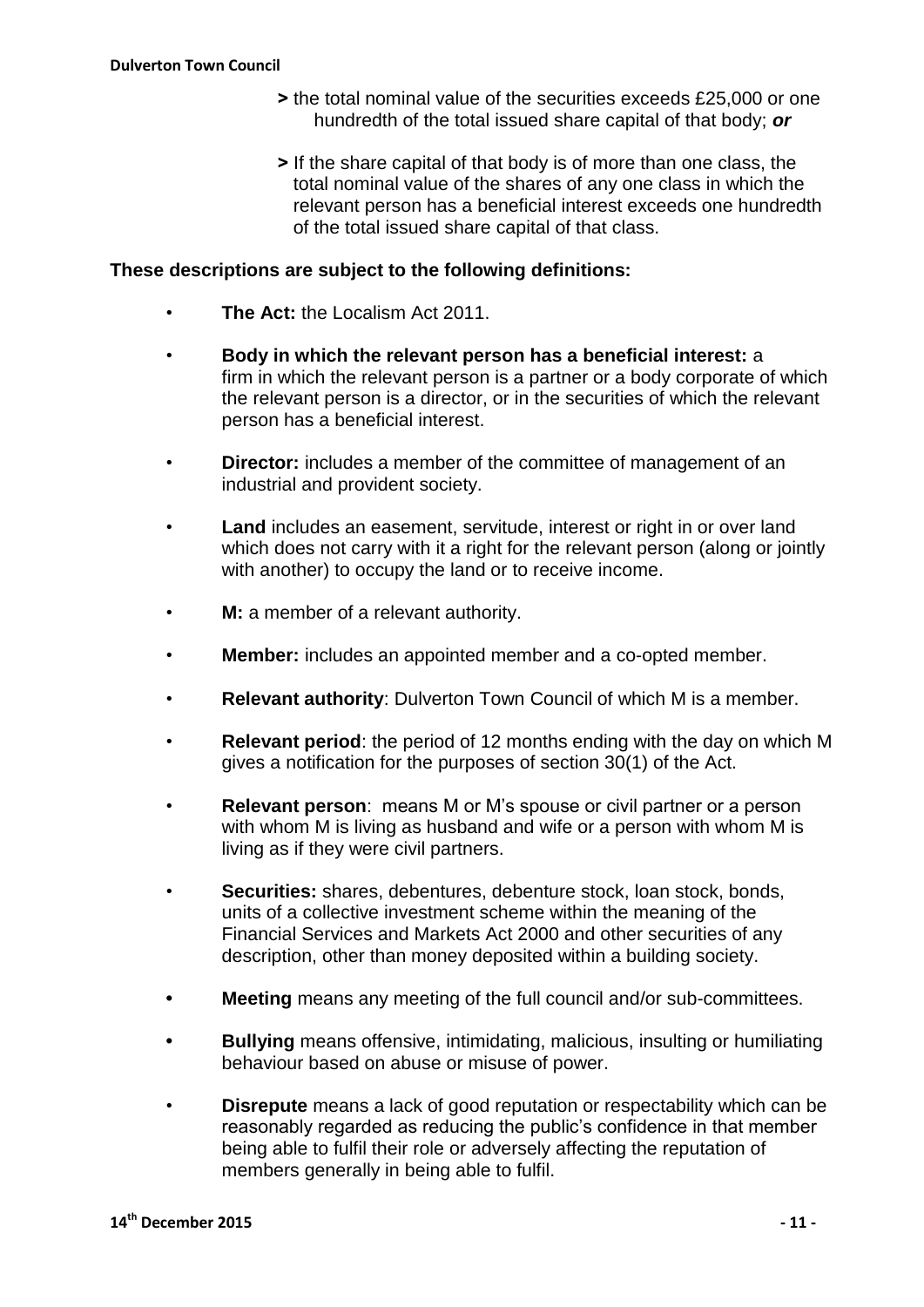#### **Predetermination**

As a Member of Dulverton Town Council you must:

- Not have had, or to appear to have had a closed mind when making a decision if:
	- $\triangleright$  the decision maker had previously done anything either directly or indirectly, indicating what view the decision maker took or would or might take in relation to a matter **and**
	- **˃** the matter was relevant to the decision.
- If a Member has given a view on an issue this alone does not show that s/he has a closed mind on that issue.
- If a Member has campaigned on an issue or made public statements about their approach to an item of council business, he or she will be able to participate in discussion of that issue in the council and to vote on it **provided they do not have a closed mind.**

However, decisions are rarely challenged on the basis of predetermination alone; other factors can be:

- that the decision is irrational and failed to take relevant consideration into account *or*
- **•** have taken an irrelevant consideration into account *or*
- have not consulted properly *or*
- have breached the principles of natural justice *or*
- have not had due regard to equality duties.

The general position remains that Members must approach decision-making with an open mind. Regard must be given to all material considerations and Members must be prepared to change their views if persuaded, otherwise decisions would still be open to challenge.

Members need to be aware that they must continue to ensure they avoid the appearance of bias and predetermination, notwithstanding that an interest under Dulverton Town Councils Code does not arise. If Members have any doubts, please seek advice from the Clerk.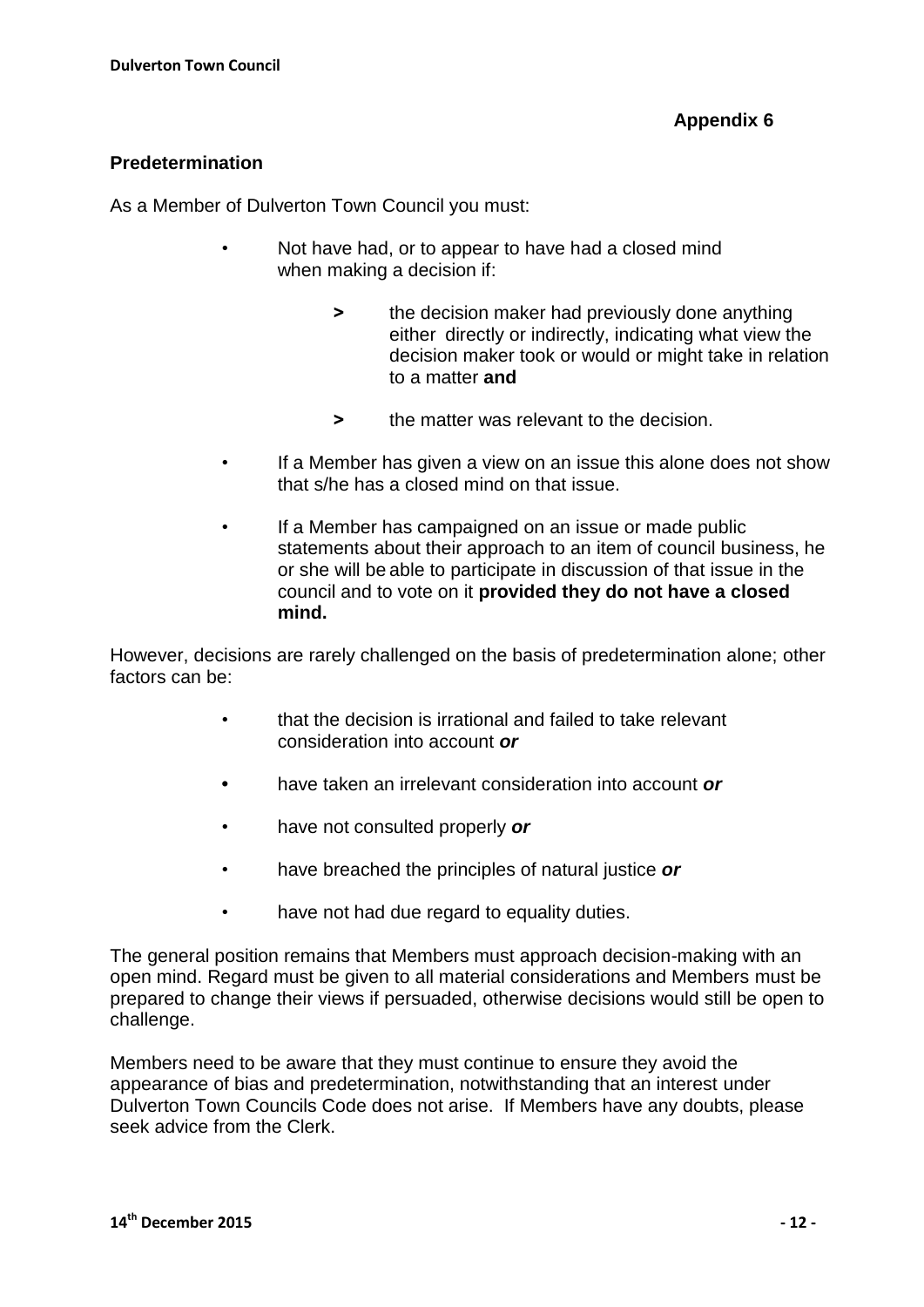#### **How to obtain a dispensation**

If you seek a dispensation from a disclosable pecuniary interest (appendix 4) you must make a written request to the Clerk of the Council.

The Clerk of Dulverton Town Council may grant a dispensation to a Member to allow them to participate in a discussion and vote on a matter at a meeting even if s/he had a disclosable pecuniary interest if:

- The business of Dulverton Town Council or its committees would be impeded due to lack of members unable to vote.
- that granting the dispensation is in the interests of persons living in the council area.
- the council considers it appropriate to grant a dispensation for other reasons.

A dispensation must specify the period for which it has been given but it would be for a maximum of four years.